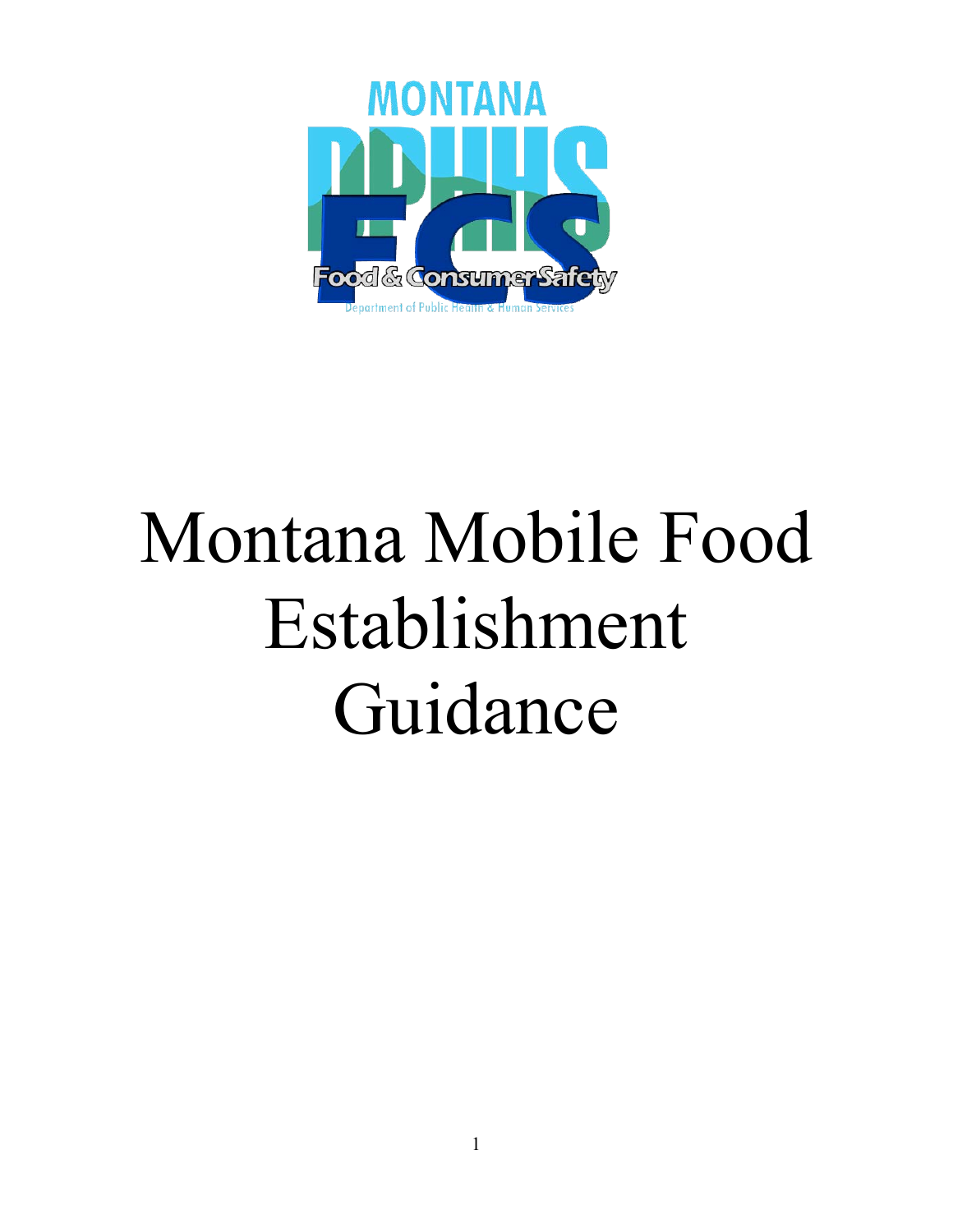# TABLE OF CONTENTS

| CRITERIA AND CHECKLIST FOR MOBILE FOOD ESTABLISHMENTS 5<br>Submitting and Reviewing MFE Plans<br>$\bullet$<br>Servicing Area<br>$\bullet$<br>Types of MFE Units<br>Location of the MFE & Servicing Area<br>$\bullet$                                                                                                                                                |
|---------------------------------------------------------------------------------------------------------------------------------------------------------------------------------------------------------------------------------------------------------------------------------------------------------------------------------------------------------------------|
| FOOD PREPARATION AT THE MOBILE FOOD ESTABLISHMENTS 7                                                                                                                                                                                                                                                                                                                |
| Source<br>$\bullet$<br>Preparation<br>$\bullet$<br>Temperatures<br>$\bullet$<br>Thawing<br>$\bullet$<br>Cooling<br>$\bullet$<br>Reheating for Hot Holding<br>$\bullet$<br>Leftovers                                                                                                                                                                                 |
| FOOD EQUIPMENT AND UTENSIL REQUIREMENTS,<br><b>Dry Storage</b><br>$\bullet$<br>Cold Storage<br>$\bullet$<br>Hot Storage<br>$\bullet$<br><b>Temperature Measuring Devices</b><br>$\bullet$<br>Food Preparation<br>٠<br>Food Display<br>$\bullet$<br>Cooking Equipment<br>$\bullet$<br>In-Use Utensil Storage<br>$\bullet$<br><b>Cross Contamination</b><br>$\bullet$ |
| PERSONNEL<br>10<br>Hand washing<br>Health<br>$\bullet$<br>Hygiene<br>Food Preparation                                                                                                                                                                                                                                                                               |
| General<br><b>Food-Contact Surfaces</b><br>Cooking & Reheating Equipment<br>Hot Holding Equipment<br>Cold Holding Equipment                                                                                                                                                                                                                                         |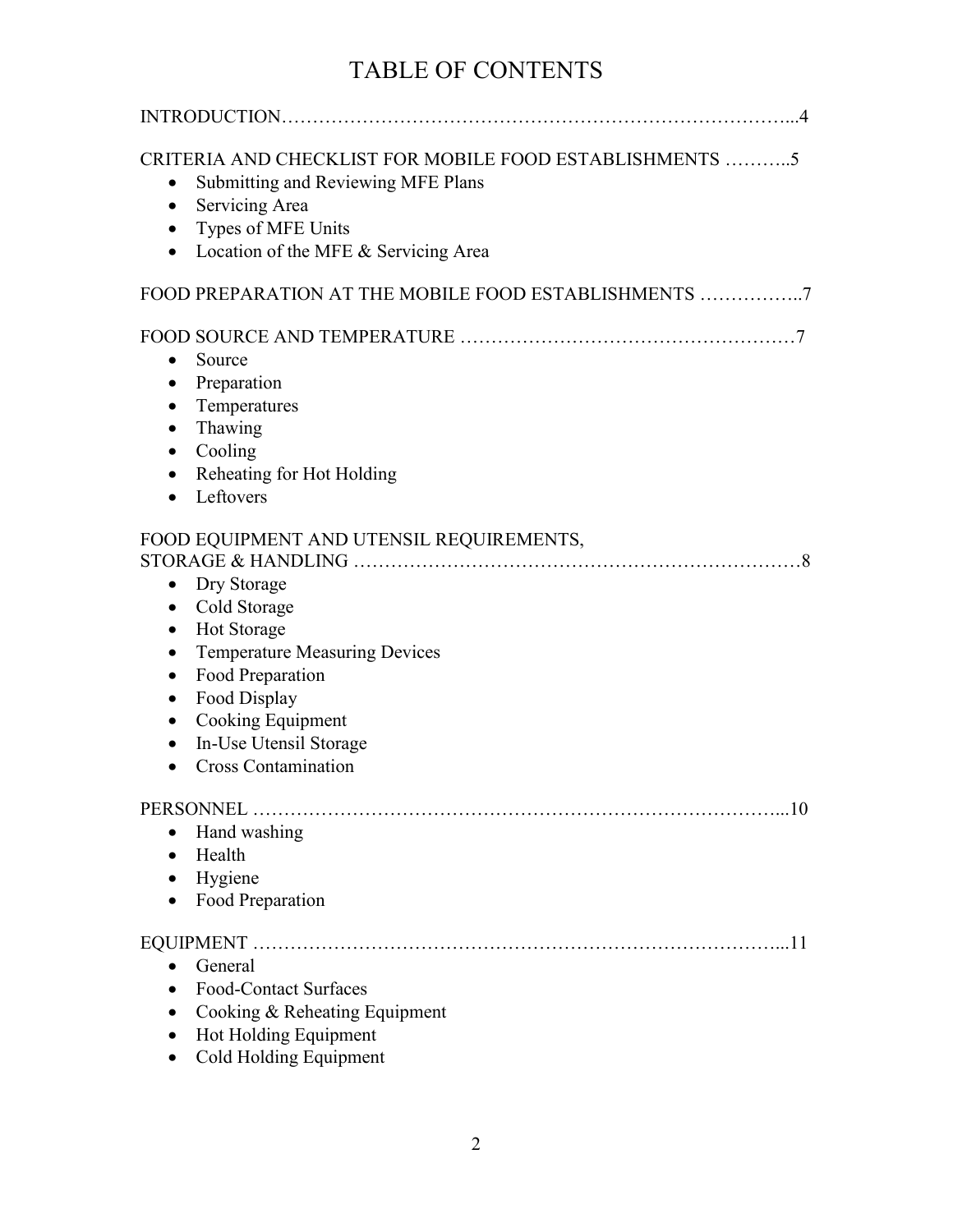| Ware washing<br>Sanitizing<br>$\bullet$<br><b>Wiping Cloths</b><br>$\bullet$                                                                                                                                                                                                       | 12 |
|------------------------------------------------------------------------------------------------------------------------------------------------------------------------------------------------------------------------------------------------------------------------------------|----|
| WATER SUPPLY, CAPACITY AND WASTEWATER DISPOSAL<br>Water Supply<br>Water System<br>$\bullet$<br>Wastewater Disposal                                                                                                                                                                 |    |
| Counters/Shelves<br><b>Overhead Protection</b><br>Walls<br>Floors<br>Ventilation and Fire Protection<br>$\bullet$<br>Lighting<br>$\bullet$<br>Garbage<br>Toilets and Hand washing Facilities<br>Personal Belongings Storage<br>$\bullet$<br><b>Toxic Materials</b><br>Food Defense | 13 |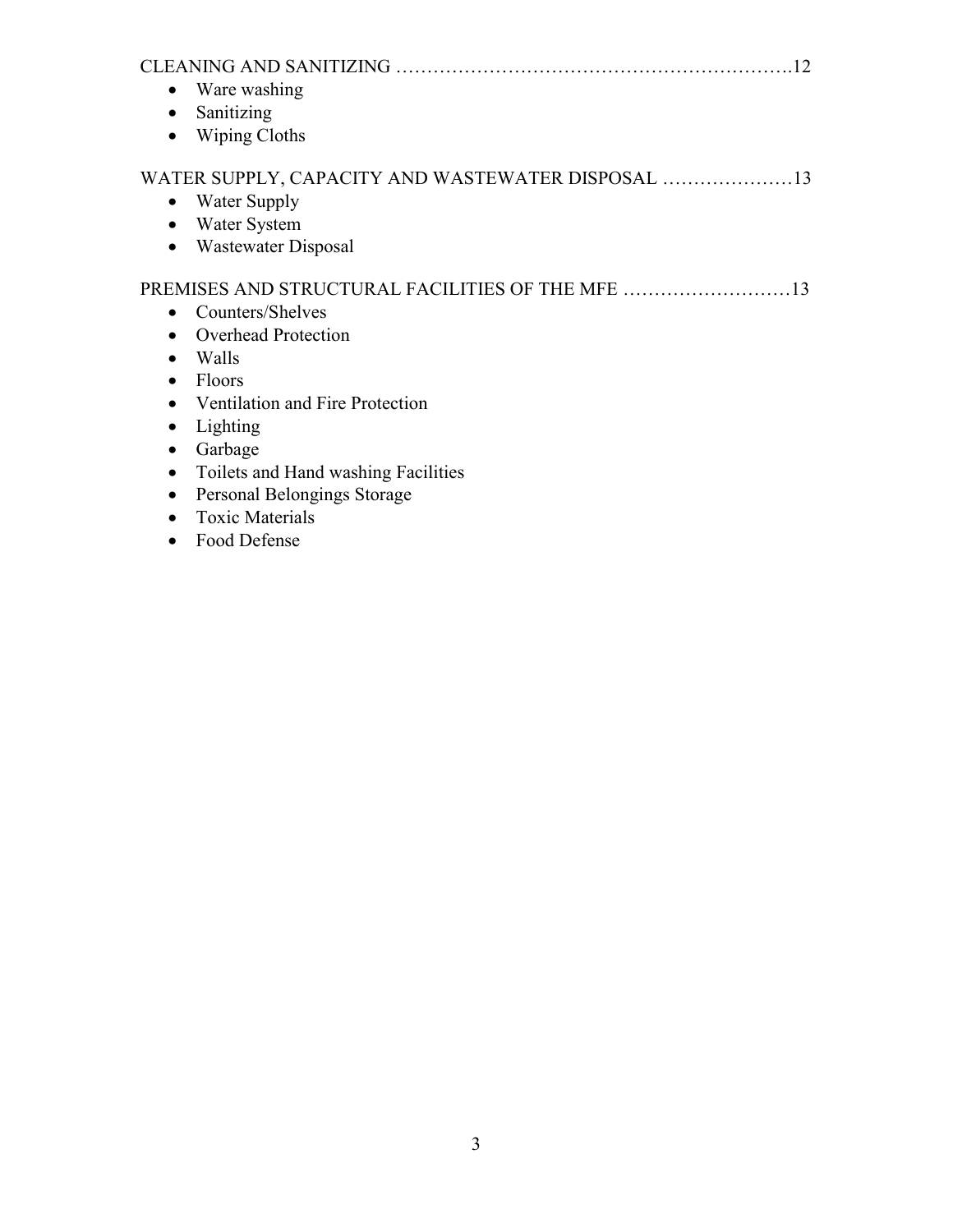# INTRODUCTION

Mobile Food Establishments (MFEs) are in operation throughout the country and, indeed, Through out the world. MFEs present some unique challenges to the Regulatory Authority--mainly because most of the MFE units truly are mobile units and travel from location to location. Many MFEs do not have set hours or days that they are in operation. MFEs are difficult to track down and access to inspect. Identifying the source of food used by the MFE and the food preparation practices that are used on the MFE unit and at its servicing area can be difficult. It is important, then, that the food operations on the MFEs and their servicing area are clearly identified and in agreement with the regulatory agency's requirements BEFORE they begin their operations. This MFE Guidance Document has been developed to provide minimum requirements for MFEs and their servicing areas. MFEs include a wide range of units from push-carts to all types of fourwheeled vehicles and trailers. It is essential that the requirements for MFE units are based upon a menu review of the items to be transported, prepared, cooked, held, and served. Many of these MFE units are high risk operations engaging in the preparation of raw ingredients and in processes that include the cooking, hot and cold holding, cooling, and reheating of potentially hazardous food that is time/temperature controlled for safety (PHF/TCS). According to data from the Centers for Disease Control and Prevention (CDC), the most commonly reported risk factors that contribute to food borne disease are:

- **Improper holding temperature;**
- **Inadequate cooking of food;**
- **Poor personal hygiene;**
- **Contaminated equipment; and**
- **Foods from unsafe sources**

Regardless of whether food is prepared outdoors or indoors, or at permanent, seasonal, or temporary sites, or on mobile food establishment units, these risk factors must be controlled in order to ensure the safety of the foods being consumed. MFE units can be operated safely when they are in compliance with well-defined regulatory standards that are established to control and minimize the contributing risk factors of food borne disease identified above. The minimum guidelines set forth in this document for preparing and serving food using MFE units are extracted from, or consistent with, the requirements of the current version of the U.S. Public Health Service, Food and Drug Administration's Food Code (hereafter referred to as the Food Code). These guidelines provide the basis on which regulatory authorities can evaluate and permit MFEs.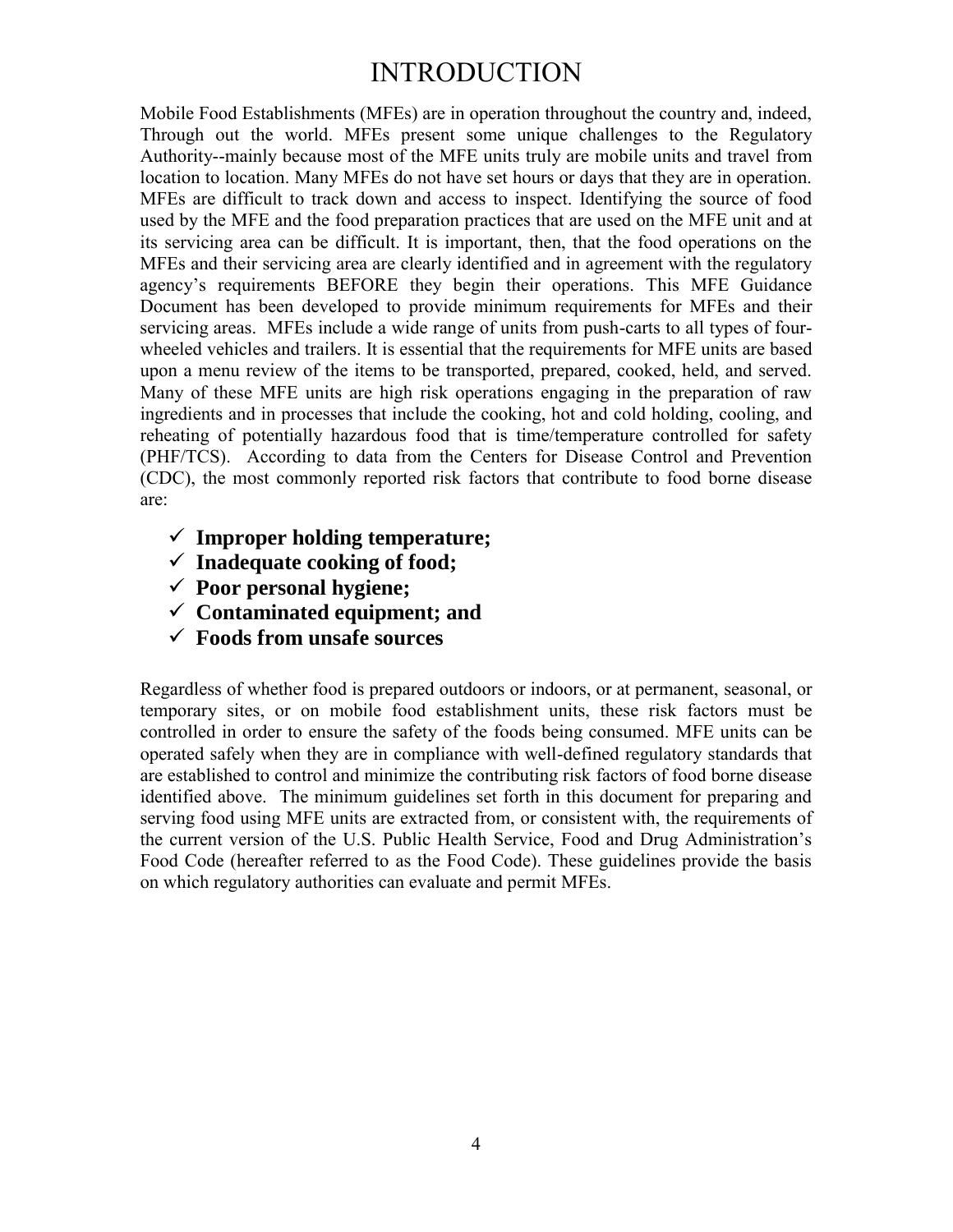# **CRITERIA FOR MOBILE FOOD ESTABLISHMENT (MFE) OPERATIONS**

#### **SUBMITTING AND REVIEWING MOBILE FOOD ESTABLISHMENT PLANS**

No person, firm, or corporation should be allowed to operate or maintain a mobile food establishment (MFE) where food or beverages are served to the public without a valid license to operate from the Local Regulatory Authority. Prior to giving approval to and issuing a license for a MFE unit, the Local Regulatory Authority is responsible for performing a pre-operational plan review and one or more pre-operational inspections consistent with 37.110.256 of the Administrative Rules of Montana (ARM). The plans and specifications for a MFE unit should include all the information necessary, such as outlined in this document, to demonstrate conformance with, and an understanding of, food safety provisions as recommended by Montana Food and Consumer Safety Section (FCSS) and the FDA. The pre-operational review provides the Local Regulatory Authority the opportunity to discuss areas of concern with the applicant and should be conducted prior to the issuance of a license.

Operators seeking approval for a MFE unit must submit a set of drawings or plans for review consistent with the criteria provided in 37.110.241 ARM. The Local Regulatory Authority may determine that a variance and/or a HACCP plan is necessary based on the type of proposed operation, proposed menu items or proposed equipment, or may restrict the menu based upon the limitations of the MFE unit the same as for any other food establishment operation.

#### **SERVICING AREA**

The MFE unit must be operated in conjunction with a licensed, fixed-location food establishment that will be the servicing area for the MFE unit. The servicing area shall be a fixed facility – not a temporary establishment, a permanent outdoor food establishment, or a mobile type establishment. The servicing area must have on-site hand washing facilities. The servicing area may provide a variety of services to the MFE such as: storage and preparation facilities for food products (including refrigeration and cooking facilities); the supply of potable water; the availability of adequate plumbing and waste disposal; storage and cleaning facilities for equipment and utensils; storage and maintenance of other supplies; and personnel resources. The servicing area must be of such size and scope as to accommodate its own operation, as well as those of the MFE. The servicing area can be as simple as a storage location for single service items or as complex as a licensed catering kitchen. The servicing area must be operated in compliance with the Administrative Rules of Montana (ARM) and currently licensed. The scope and frequency of services provided by both the servicing area and the MFE unit must be determined at the time of plan review and included in the application and must be based on the:

- Menu;
- Number of anticipated customers;
- Frequency of the MFE operation;
- **I** Limitations of the MFE and the servicing area; and
- How often the MFE will be returning to the Servicing Area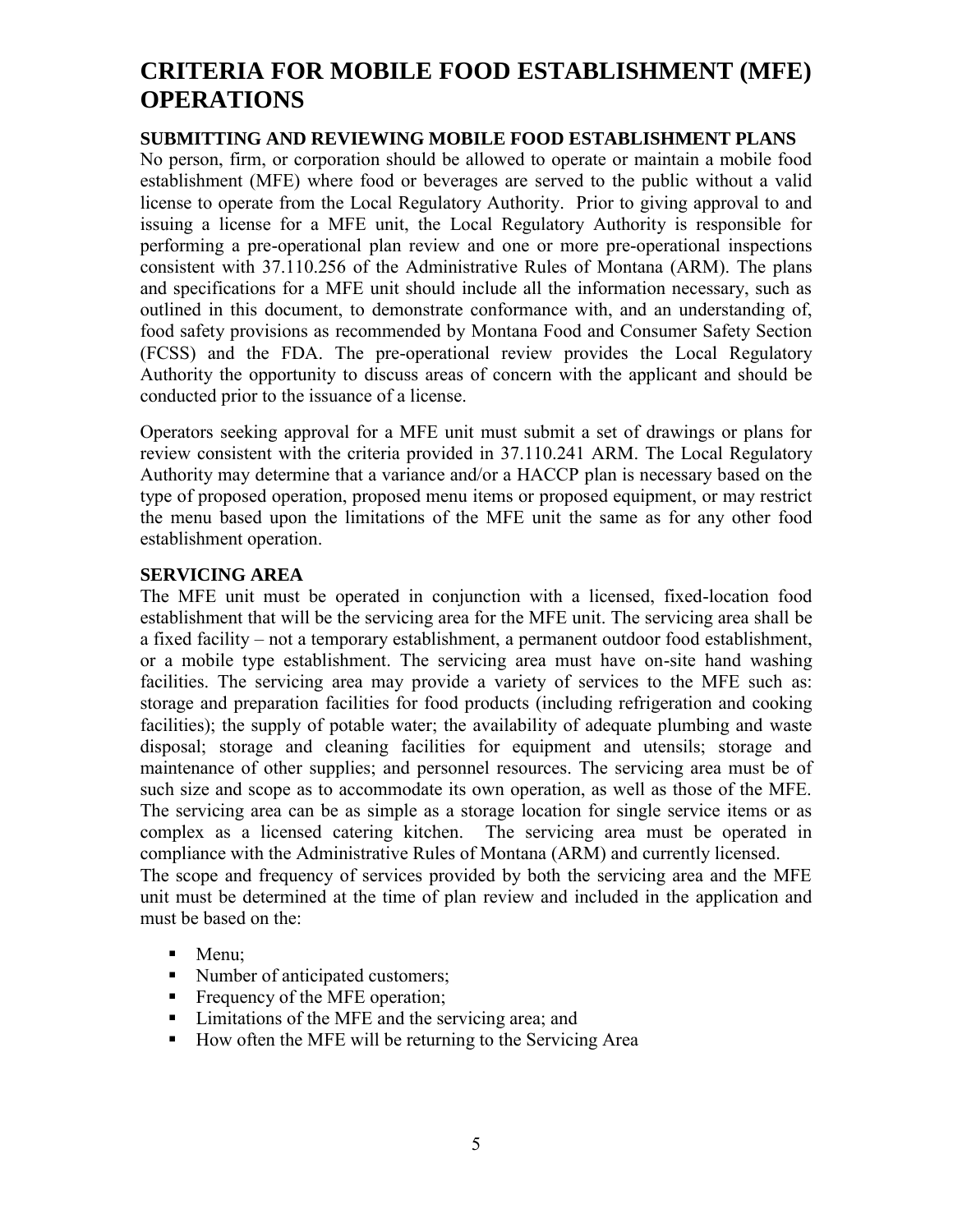# **TYPES OF MOBILE FOOD ESTABLISHMENT UNITS**

The type of MFE unit must be identified during the application review process of the operation.

**Self Sufficient Vehicle or Trailer**: These units are capable of preparing PHF/TCS and non-PHF/TCS foods, cooking, hot and cold storage, dry storage, utensil washing, hand washing, etc. on the unit. The unit has a self-contained potable water supply and a wastewater storage system.

**Vehicle or Trailer that is not Self-Sufficient:** These units are capable of dispensing hot and cold PHF/TCS and non-PHF/TCS foods. They may be capable of hot and cold holding of PHF/TCS foods, but may not have the facilities to cook or reheat food. These units have hand washing facilities, a potable water supply, and containment for wastewater. They may not have utensil washing facilities. The servicing area may have to be used for cooking, re-heating food for hot-holding, cold and frozen food storage, dry goods storage, utensil washing, washing the MFE unit, access to potable water, and the disposal of wastewater and garbage because this type of MFE may not have the facilities for conducting these activities.

**Push Cart:** These units are not self-propelled and must be hauled by a vehicle or pushed



to move them from one location to another. These types of units offer limited PHF/TCS and non-PHF/TCS foods. The units must be designed to safely serve designated food items from the units. These units usually have accessory components such as coolers with ice for cold holding PHF/TCS foods. Hand washing stations must be built into the cart unless a portable hand washing station is allowed by the Local Regulatory Authority. Potable water must be available for food use and for hand washing. A wastewater containment system must be

available and used. A servicing area must be available and used for cold and frozen food storage, dry goods storage, single-service/single-use storage, utensil storage, utensil washing, cart washing, access to potable water, and the disposal of wastewater and garbage.

#### **Pre-Packaged Push Carts:**



These units are limited to ONLY offering commercially prepared, non-PHF/TCS foods. A servicing area must be used as a site for food storage and cart cleaning. All MFEs shall comply with all applicable requirements outlined in this document (unless otherwise noted) and any other requirements of the Local Regulatory Authority. The Local Regulatory Authority may approve a variance to some of the requirements if no health hazard will result. Such variances shall be reviewed in accordance with the procedures outlined in 37.110.253 ARM.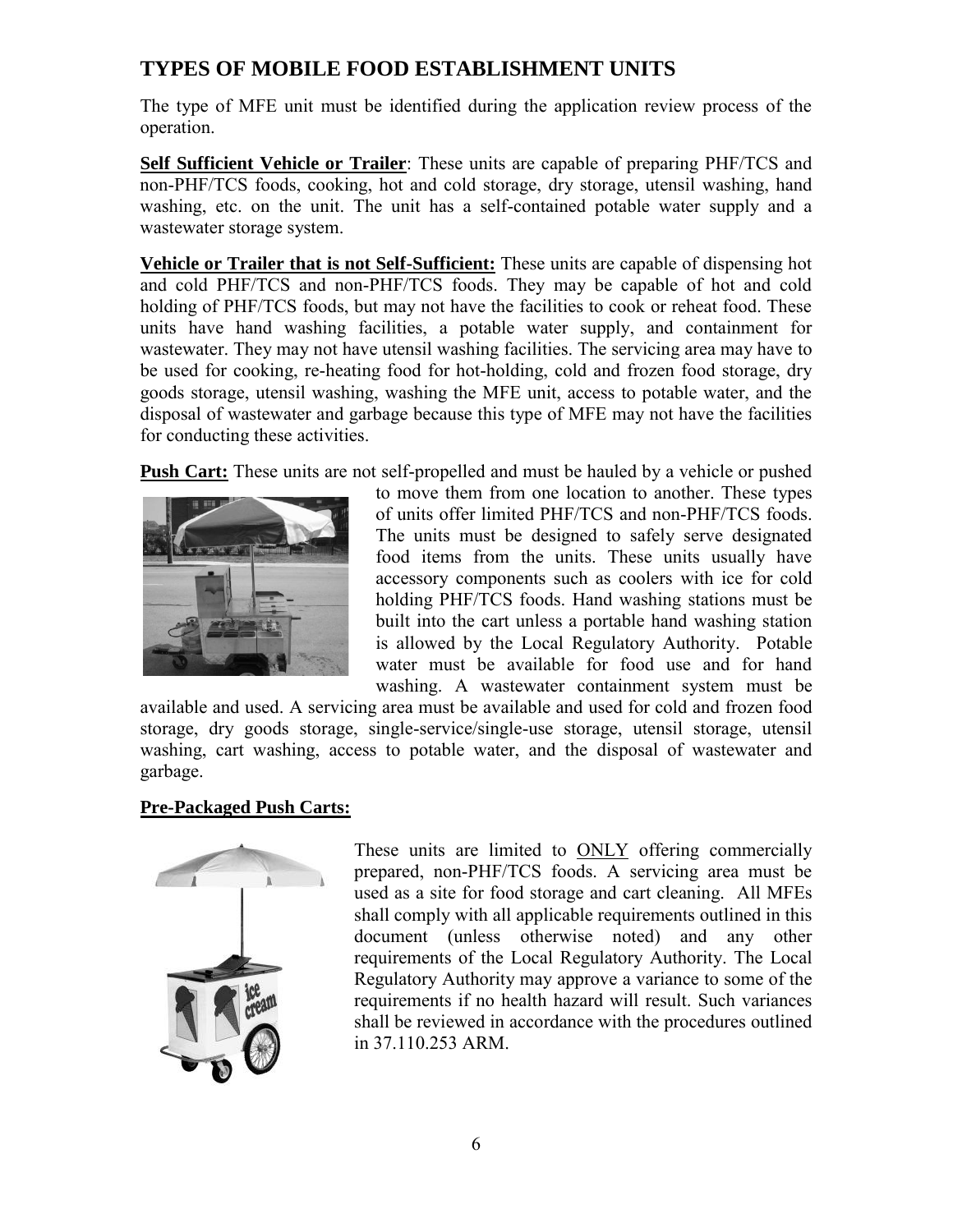#### **LOCATION OF THE MOBILE FOOD ESTABLISHMENT & SERVICING AREA**

The MFE must be located in an area that allows convenient access to the support services provided by the servicing area. Safe and protected transportation of food, equipment, utensils, etc. from the servicing area to the MFE must be evaluated and approved by the Local Regulatory Authority before operations can begin. If the MFE is used at a fair, carnival, or other event where it does not or cannot return to the servicing area, the MFE must be licensed and regulated as a Temporary Food Establishment.

# **FOOD PREPARATION AT THE MOBILE FOOD ESTABLISHMENT**

The menu and manner for transportation, storage, cooking, preparation, and service of the food and beverage items must specifically be identified and evaluated by the Local Regulatory Authority. Any changes to the menu must be submitted to and approved by the Local Regulatory Authority prior to their service. All food and beverage items to be offered at the MFE must be identified and approved by the Local Regulatory Authority during the application process and prior to an evaluation being conducted of the structural components of the MFE.

#### **FOOD SOURCE AND TEMPERATURE:**

#### **SOURCE**

All food must be obtained from sources that comply with law. All meat and poultry must come from USDA or other acceptable government regulated approved sources. Food must be from an approved source. Home canned foods are NOT allowed nor shall there be any home cooked or prepared foods offered at the MFE.

Ice for use as a food or a cooling medium shall be made from potable water.

A private home may not be used for the storage of food or related items. Food and related items can only be stored on the secured MFE unit, at the servicing area, or at the commercial establishment from which it is purchased. There shall be no preparation of ice or other food items at a home or other unregulated locations. The source of food on MFEs must be in compliance with 37.110.204 ARM

#### **PREPARATION:**

All PHF/TCS food which is pre-cooked and pre-cooled either on the MFE or at the Servicing Area must be pre-approved by the Local Regulatory Authority. The Person in Charge must demonstrate that the facilities on the MFE or at the Servicing Area are adequate to cool PHF/TCS foods in accordance with 37.207(7) ARM. The Local Regulatory Authority may require time/temperature logs for PHF/TCS foods that are cooled.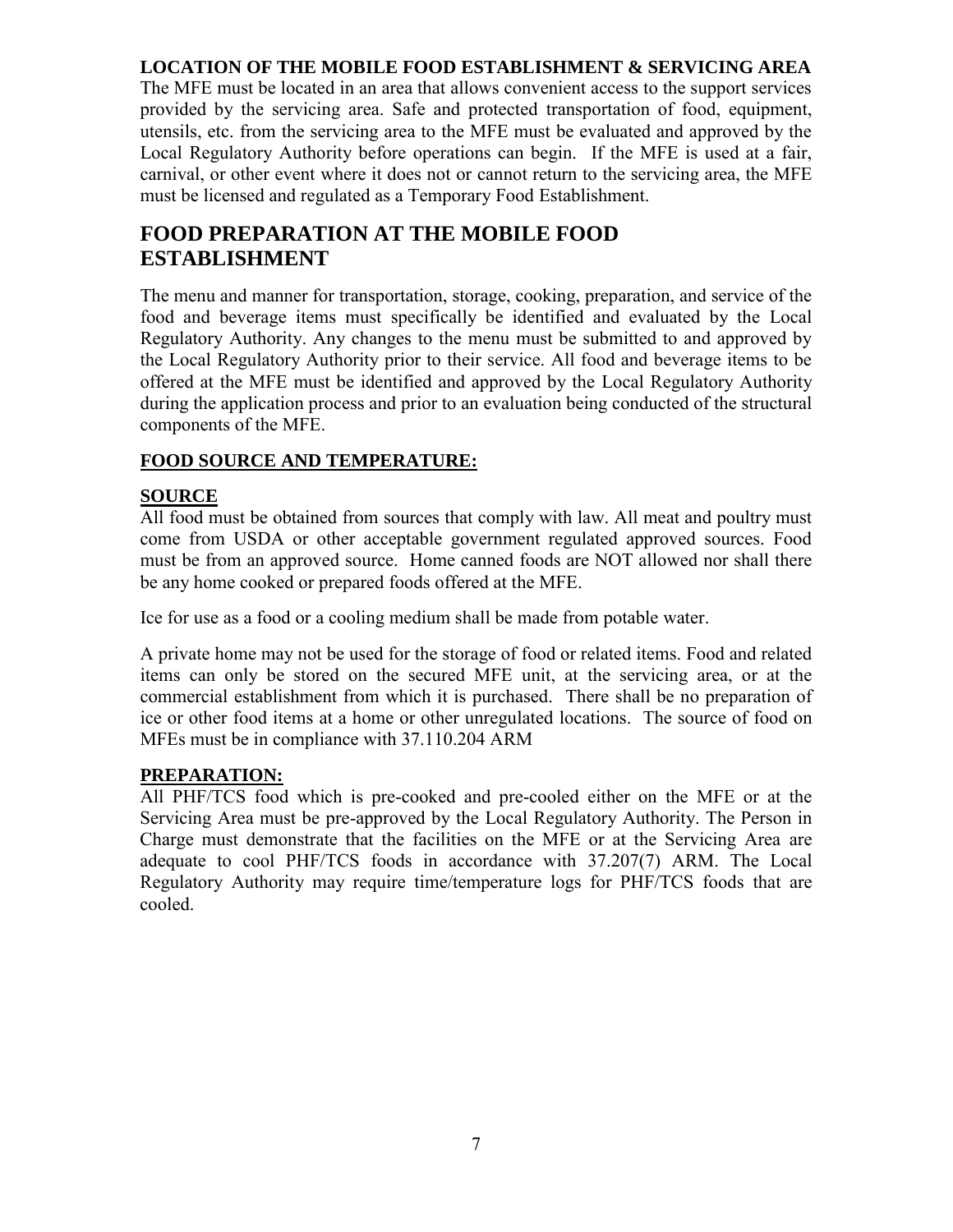#### **TEMPERATURES:**

PHF/TCS food must be maintained at 135ºF or higher or 41ºF or below. Food must be cooked to at least the minimum temperatures and times specified below as specified in 37.110.207(4) ARM:

| fish; meat; pork; and raw shell eggs that are broken and prepared in $\vert$ 145° F for 15 sec |  |
|------------------------------------------------------------------------------------------------|--|
| response to a consumer's order for immediate service                                           |  |
| comminuted fish; comminuted meat (hamburgers); pooled raw eggs $\vert$ 155° F for 15 sec       |  |
| poultry; baluts, wild game animals; stuffing containing fish meat, 165° F for 15 sec           |  |
| poultry or ratites; stuffed fish, meat, pasta, poultry or ratites                              |  |

MFEs shall comply with 37.207(4) and 37.207(5) of the ARM regarding the required temperatures for cooking, thawing, cooling, reheating, hot holding and cold storage.

#### **NOTE: The Person in Charge of the MFE should consult with the Local Regulatory Authority if considering cooking roasts (whole beef, pork, cured pork (ham) and corned beef) to ensure compliance with the provisions of the ARM.**

#### **THAWING:**

PHF/TCS food shall be thawed under refrigeration that maintains the food temperature at 41º F or less; completely submerged under running water at a temperature of 70º F or below; or as part of a cooking process. Thawing shall be done in compliance with 37.110207(11) MT ARM.

#### **COOLING:**

Cooked PHF/TCS food shall be cooled from 135ºF to 70ºF within 2 hours; and from 135ºF to 41ºF within a total of 6 hours or less. Cooling shall be done in compliance with 37.110.207(7) ARM.

## **REHEATING FOR HOT HOLDING:**

PHF/TCS food that is cooked, cooled, and reheated for hot holding shall be reheated so that all parts of the food reach a temperature of at least 165º F for 15 seconds. Unopened, intact, commercially processed and packaged foods to be hot held shall be reheated to 135ºF. Reheating shall be done rapidly so that the time the food is between 41ºF and 165ºF (or 135ºF) does not to exceed 2 hours. If proper reheating at the MFE cannot be accomplished, reheating PHF/TCS food must take place at the servicing area and the products hot held on the MFE unit at 135°F or greater. Reheating shall be done in compliance with 37.110.207(8) ARM.

#### **LEFTOVERS:**

PHF/TCS foods that have been hot held on the MFE unit shall be served or discarded at the end of the business day. PHF/TCS cold foods that are prepared on the MFE unit shall be served or discarded at the end of the business day.

# **FOOD EQUIPMENT AND UTENSIL REQUIREMENTS, STORAGE & HANDLING at the MFE DRY STORAGE:**

All food, equipment, utensils, and single service items shall be properly stored including storage which is at least 6" off the ground or floor, protected from contamination, and provided with effective overhead protection. Storage shall be in compliance with 37.110.206 ARM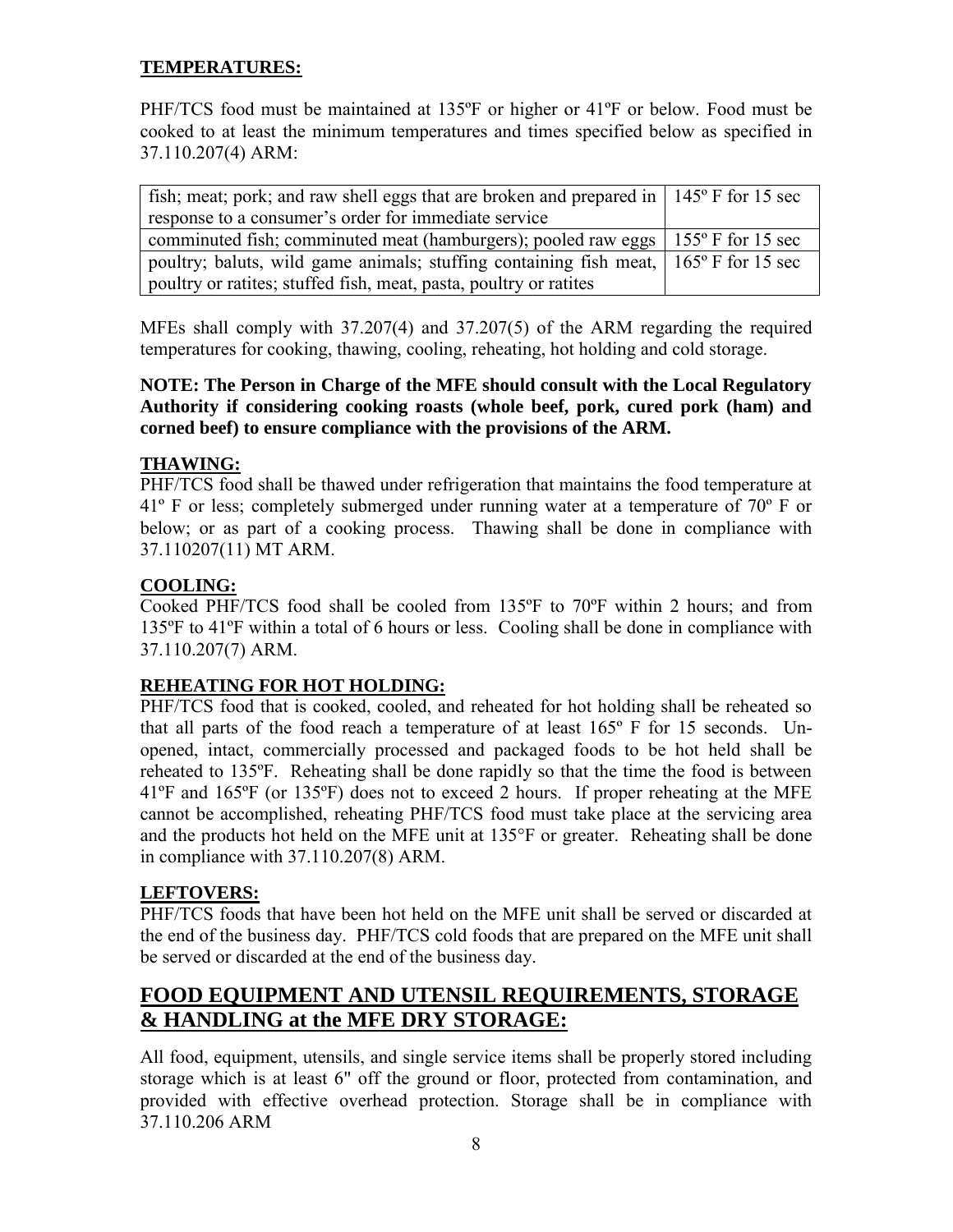#### **COLD HOLDING OF FOODS:**

Mechanical refrigeration units shall be provided to keep PHF/TCS foods at 41ºF or below at all times. Equipment shall be installed and used in accordance with the manufacturer's instructions. Unpackaged food may not be stored in direct contact with un-drained ice.

#### **HOT HOLDING OF FOODS:**

Hot food storage units shall be used to keep PHF/TCS foods at 135ºF or above. If used for hot holding, electrical equipment, propane stoves, grills, etc. must be capable of holding foods at 135ºF or above. Equipment shall be installed and used in accordance with the manufacturer's instructions.

#### **TEMPERATURE MEASURING DEVICES:**

Temperature measuring devices, appropriate to the operation, must be used for monitoring temperatures for the types of PHF/TCS foods prepared and held at the MFE as specified in the ARM. The temperature measuring device must be appropriate for the type of foods served such as for thin foods. Food temperature measuring devices shall be accurate to  $\pm 2$ <sup>o</sup>F and have a suggested range of 0<sup>o</sup>F to 220<sup>o</sup>F. Each refrigeration unit must have a numerically scaled thermometer accurate to  $\pm 3^{\circ}F$  to measure the air temperature of the unit. Regular calibration of the temperature measuring devices shall be accomplished to ensure accurate food temperature measurements.

#### **FOOD PREPARATION:**

All cooking and serving areas shall be protected from contamination. Open or uncovered working containers of food can be allowed at the MFE provided that the containers can be closed, covered, or otherwise protected after use or the structure of the MFE provides adequate protection. Cooking equipment must be segregated from public access. Patrons or other unauthorized individuals must be prohibited from accessing the food operations areas.

#### **FOOD DISPLAY:**

All food shall be protected from customer handling, coughing, sneezing or other contamination by wrapping, the use of food shields or other effective barriers. Condiments must be dispensed in single service type packaging, in pump-style dispensers, or in protected squeeze bottles, shakers, or similar dispensers which prevent contamination of the food items by food workers, patrons, insects, or other sources.

#### **COOKING EQUIPMENT:**

The cooking and reheating equipment used on the MFE must be capable of heating all of the PHF/TCS foods offered from the MFE to their required cooking temperatures within two hours or less. If proper temperatures cannot be attained using the equipment on the MFE, then cooking and reheating must occur at the servicing area and will not be allowed on the MFE. Cooking equipment must be installed in accordance with the manufacturer's instructions. The local fire safety authority must approve all cooking devices and their location within the MFE.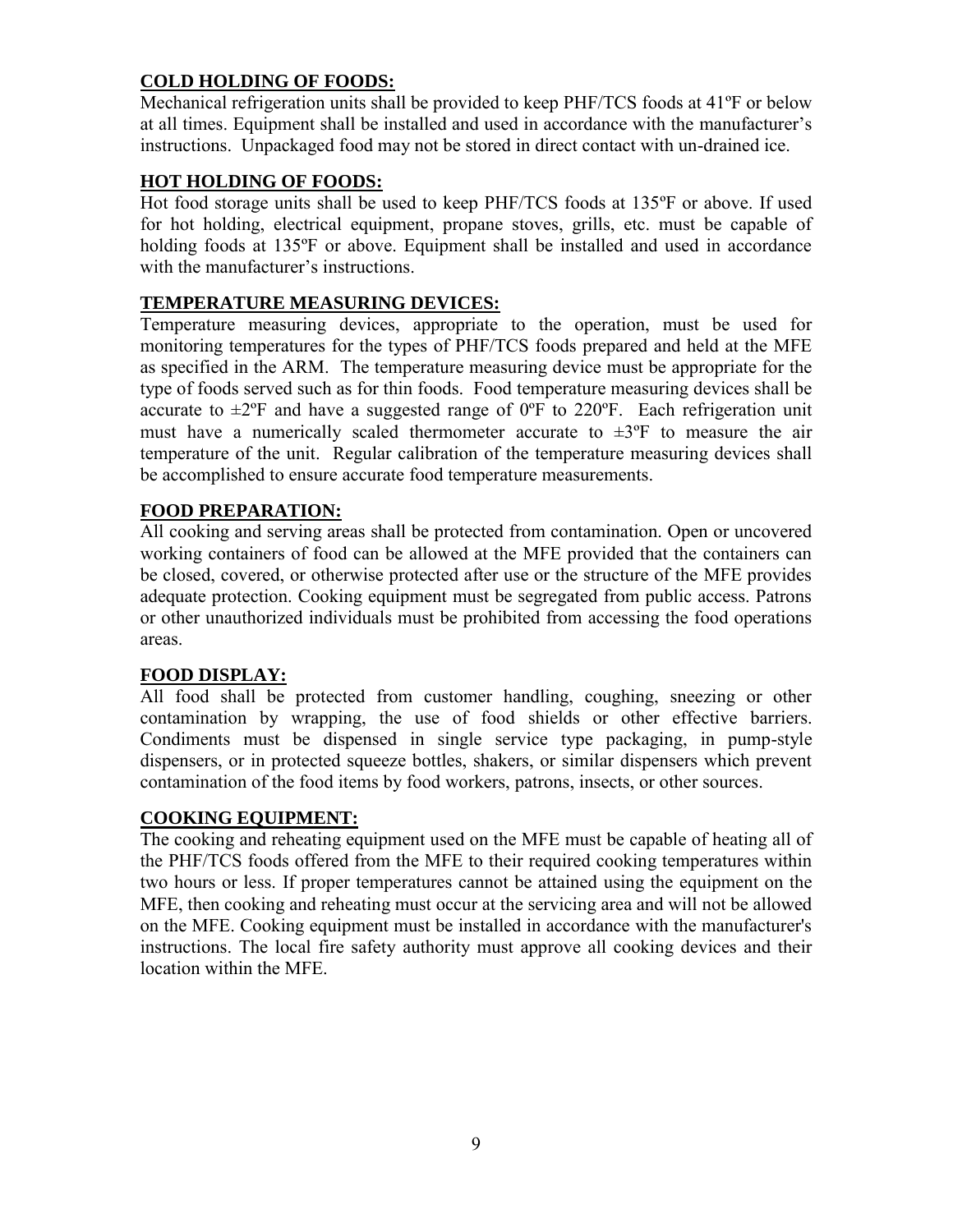#### **IN-USE UTENSIL STORAGE:**

Food dispensing utensils must be stored in a manner to prevent contamination, such as in one of the following ways:

- Stored with their handles above the top of the food and container;
- In running water of sufficient velocity to flush particulates to the drain;
- On a clean portion of the food preparation table or cooking equipment; or
- In a container of water if the water is maintained at a temperature of at least 135oF and the water is changed at least every 4 hours or as needed to prevent accumulation of debris in the water.
- Back-up utensils must be stored clean and dry and in a protected location.

In-use utensil storage shall be in compliance with MT ARM 37.110.208.

#### **CROSS CONTAMINATION**:

Food shall be protected from cross contamination during transportation, storage, preparation, holding, and display by separating different types of raw animal foods from ready-to-eat foods. Equipment and utensils (including knives, cutting boards, and food storage containers) must be thoroughly cleaned and sanitized after being used for raw animal foods and before being used for ready-to-eat food. Cross contamination prevention shall be in accordance with 37.110.208(3) ARM.

## **PERSONNEL**

#### **EMPLOYEE HEALTH:**

Food employees who have been diagnosed with communicable diseases which can be transmitted through food (i.e., Norovirus, Salmonella Typhi, Shigella spp., shiga toxin producing Escherichia coli, and Hepatitis A virus), or who are experiencing vomiting and/or diarrhea or other symptoms of food borne illness, must be excluded from the food operations. Food employees who have an infected or open cut or wound on their hands or arms must have it properly bandaged and covered with an impermeable bandage if on the arms or an impermeable cover such as a glove and finger cot if it is on the wrists or hands. The management of illness or infection of a food employee shall be done in accordance 37.110.210 (1) ARM.

#### **EMPLOYEE HYGIENE:**

Food employees shall maintain a high degree of personal cleanliness and shall conform to good hygienic practices during all working periods. Food employees shall have clean outer garments and effective hair restraints. Smoking and eating are not allowed by food employees in the food preparation and service areas. Drinking by food workers is allowed only from a closed beverage container to prevent contamination of the employee's hands, the container, and exposed food and food contact surfaces. All nonworking, unauthorized persons should be prohibited from food preparation, ware washing, and food service areas. Food contamination prevention shall be done in accordance 37.110.210 (7) ARM.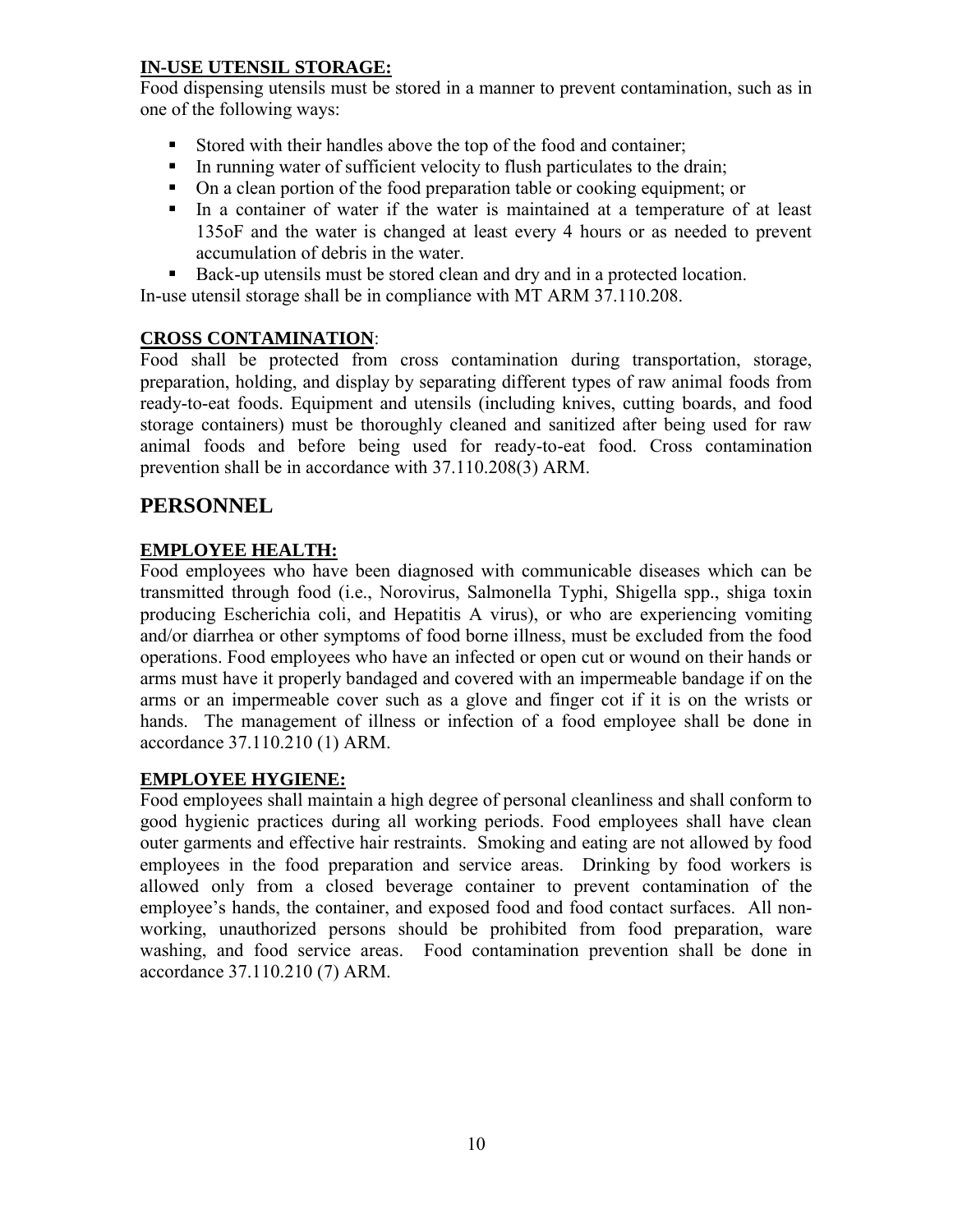#### **HANDWASHING:**



Hand wash facilities must be located on all MFE's where food preparation or ware washing occur. Potable hot and cold running water under pressure with suitable hand cleaner, dispensed paper towels, and a waste receptacle must be provided.

If there are structural limitations of the MFE and food preparation and service are also limited, the Local Regulatory Authority may allow alternative hand washing facilities to be used.

The minimum requirements for an alternative hand washing facility would be: a 5 gallon insulated container with a spigot which can be turned on to allow potable, clean, warm,



water to flow over one's hands into a waste receiving bucket of equal or larger volume; suitable hand cleaner; dispensed towels; and a waste receptacle.

Hand washing must be performed in conformance with 37.110.210 (4) ARM.

Food employees shall clean their hands and exposed portions of their arms with soap and warm running water after any of the following activities:

- a. immediately before engaging in food preparation including working with exposed food, clean equipment and utensils, and unwrapped single-service and single-use articles;
- b. during food preparation, as often as necessary to remove soil or contamination;
- c. when switching between working with raw food and ready-to-eat food;
- d. after handling soiled equipment or utensils;
- e. after coughing, sneezing, using a handkerchief or disposable tissue;
- f. after using the toilet;
- g. after eating, drinking, or using tobacco;
- h. after touching bare human body parts other than clean hands and clean, exposed portions of arms;
- i. after caring for or handling service animals;
- j. after engaging in other activities that may contaminate the hands;

\* Hand wash stations are not required if the only food items offered are commercially prepackaged foods that are dispensed in their original containers.

#### **FOOD PREPARATION:**

Food employees must have minimum contact with ready-to-eat food with their bare hands and shall use suitable utensils such as deli paper, spatulas, tongs, single-use gloves or dispensing equipment. In order to prevent contamination of ready-to-eat foods from hands, the requirements in 37.110.210 (6) ARM.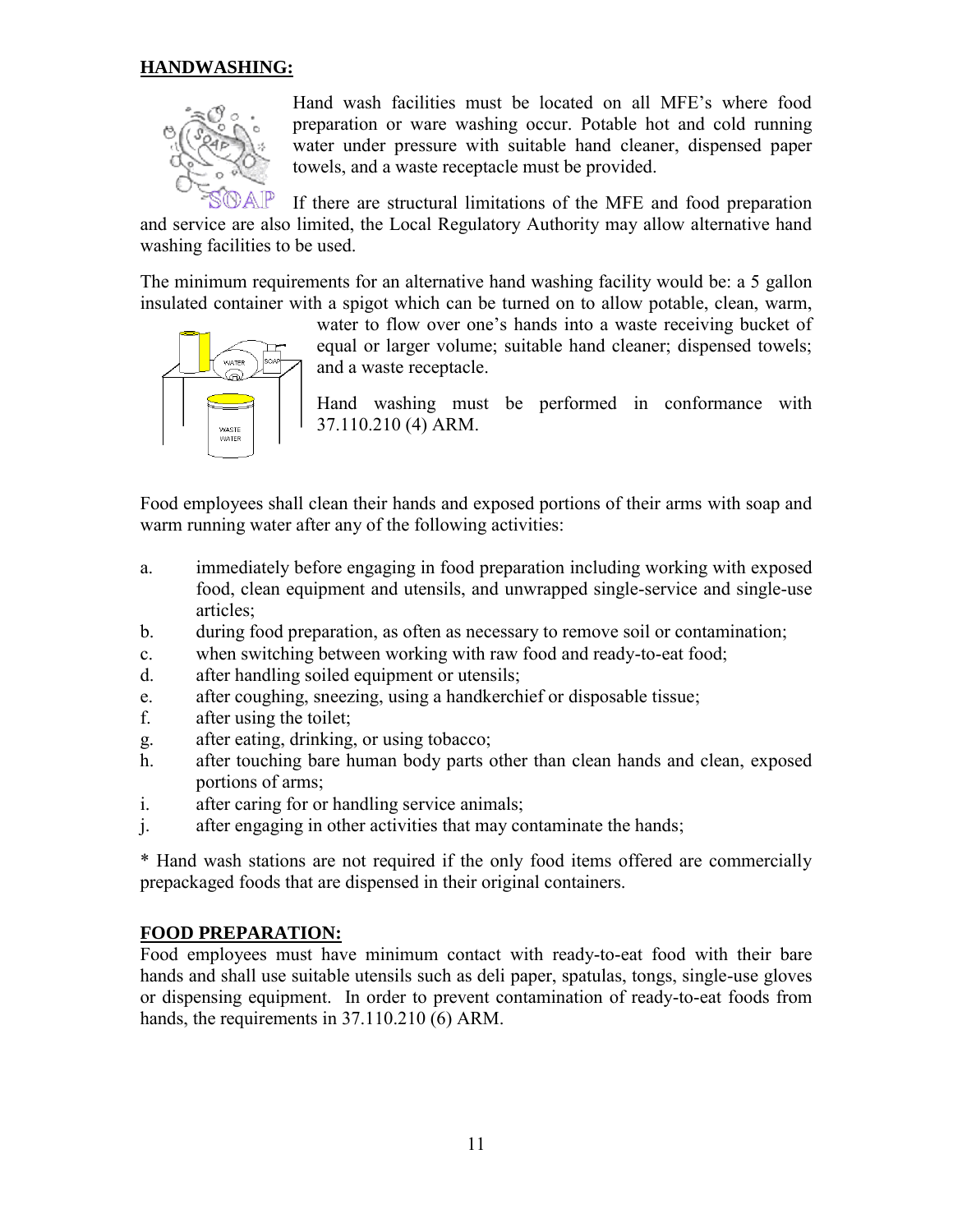# **EQUIPMENT**

Hot and cold holding equipment, cooking facilities, preparation surfaces, and dispensing equipment must be appropriate for the types and quantities of food items being prepared and served at the MFE.

#### **GENERAL:**

Construction, maintenance, and cleaning of all equipment shall be in accordance with 37.110 213 ARM and with the manufacturer's instructions. Equipment may be movable; however, it must be capable of being secured when the MFE is in transit to and from its service locations.

#### **FOOD CONTACT SURFACES:**

All food-contact surfaces used in a MFE shall be designed, constructed, and maintained in accordance with Chapter 4 of the Food Code. Surfaces shall be non-toxic, smooth, easily cleanable, free of rust, dents or pitting, and durable under the conditions to which they will be exposed. Materials used in the construction of food contact surfaces shall comply with 37.110.213 ARM.

#### **COOKING AND REHEATING EQUIPMENT:**

Cooking and reheating equipment shall be installed and used in accordance with the manufacturer's instructions and shall meet all fire safety code requirements.

#### **HOT HOLDING EQUIPMENT:**

Equipment used at the MFE for hot holding must be capable of maintaining PHF/TCS foods at 135º F or above. Hot holding equipment shall be installed and used in accordance with the manufacturer's instructions and shall meet all fire safety code requirements.

#### **COLD HOLDING EQUIPMENT:**

Equipment used for cold holding at the MFE must be capable of maintaining PHF/TCS foods at 41/45º F or below. Refrigeration, such as mechanical, absorption or thermoelectric, shall be installed and used in accordance with the manufacturer's instructions. Low ambient air temperature, such as during colder months, shall not be considered an acceptable alternate to cold holding equipment.

# **CLEANING AND SANITIZING**

The servicing area should be used by the MFE for cleaning and sanitizing equipment and utensils if adequate facilities are not available on the MFE. In use equipment and utensils used with PHF/TCS foods must be cleaned and sanitized at least every 4 hours.

#### **WAREWASHING:**

A commercial dishwasher or 3-compartment sink must be utilized to wash, rinse, and sanitize equipment and utensils coming into contact with food. Ware washing shall be done in compliance with 37.110.215 ARM.

#### **SANITIZING:**

Approved sanitizers should be provided for sanitizing food contact surfaces, equipment, utensils, and wiping cloths. Sanitizers must be used at appropriate strengths and must be used in accordance with the label instructions. An appropriate test kit must be available to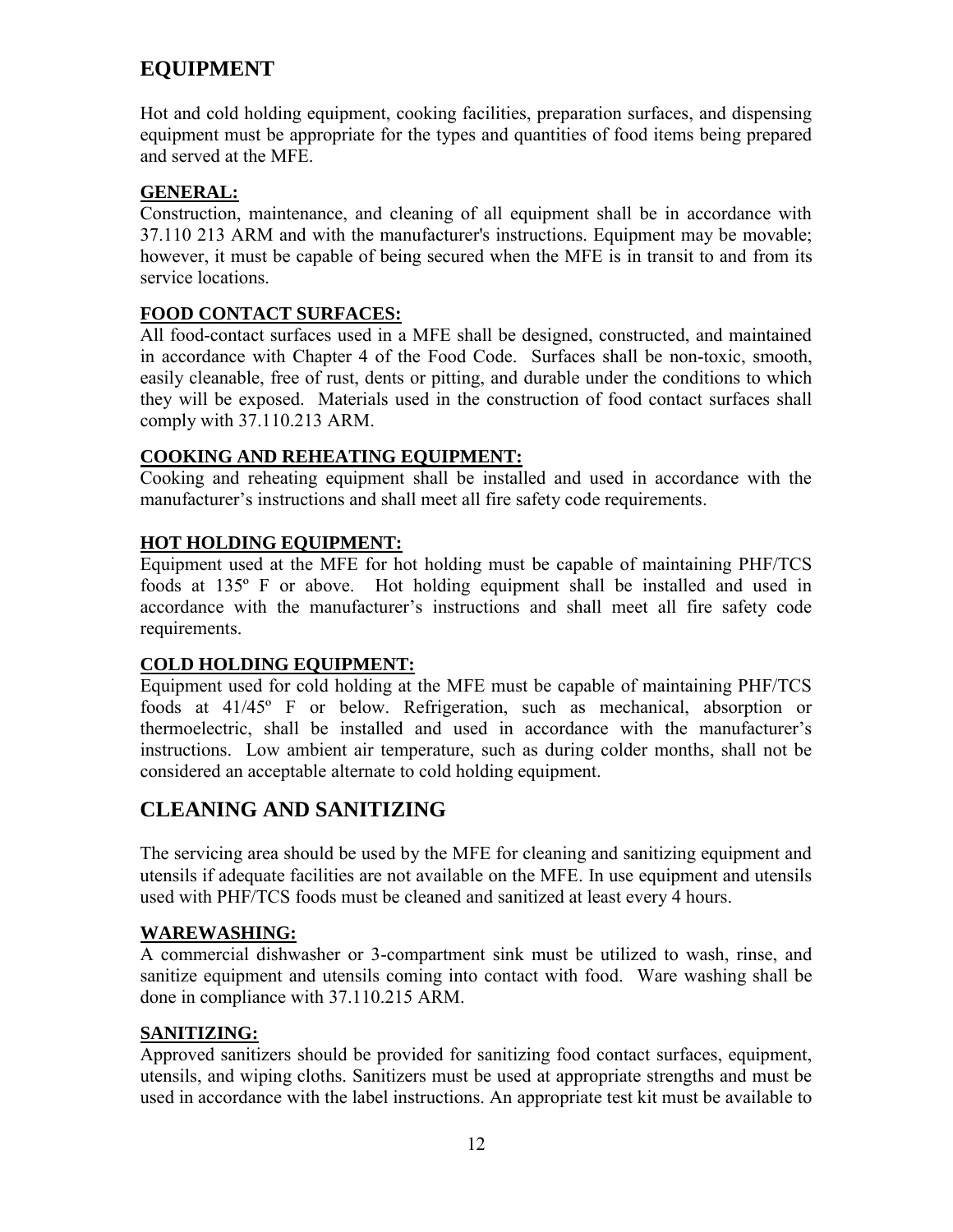accurately measure the concentration of sanitizing solutions used for ware washing and wiping cloths. Sanitization shall be done in compliance with 37.110.215 ARM.

#### **WIPING CLOTHS:**

Wiping cloths that are in use for wiping food spills shall be used for no other purpose and shall be stored clean and dry or in a clean sanitizing solution at the proper concentration.

## **WATER SUPPLY, CAPACITY AND WASTEWATER DISPOSAL:**

An adequate supply of potable water meeting the requirements specified under 37.110.217 (1) ARM shall be available on the MFE for cooking and drinking purposes; for cleaning and sanitizing equipment, utensils, and food contact surfaces; and for hand washing. Water must come from an approved public water source or an approved well water source.

#### **WATER SYSTEM:**

The water supply system and hoses carrying water must be constructed with approved food contact materials and must be installed to preclude the backflow of contaminants into the potable water supply. All hose and other connections to the potable water supply shall be maintained a minimum of 6" above the ground unless the water authority permanently connects the potable water supply.

\*The use of a supply of commercially bottled drinking water or sanitary potable water storage tanks may be allowed if approved by the Local Regulatory Authority.

#### **WASTEWATER DISPOSAL**:

Wastewater shall be disposed in an approved wastewater disposal system in accordance with 37.110.218 (1) ARM. Wastewater may not be dumped onto the ground surface, into waterways, or into storm drains, but shall be collected and dumped into a receptacle or sink drain designated for the collection of wastewater or into a toilet connected to a sanitary sewer.

# **PREMISES AND STRUCTURAL FACILITIES**

Public health risks must be evaluated when assessing a MFE. Consideration should be given to the exterior environmental factors that the MFEs may be exposed to. The MFE should be protected from improper waste disposal, sewage and rainwater runoff, overgrowth of vegetation around the MFE, and pests which may impact the MFE service area. The local Regulatory Authority should assess the MFE in relation to these types of environmental factors to determine the appropriate protection needed.

#### **COUNTERS/SHELVES:**

All food contact surfaces shall be safe, corrosion resistant, nonabsorbent, smooth, easily cleanable, durable and free of seams and difficult to clean areas. All other surfaces shall be finished so that they are smooth, nonabsorbent, corrosion resistant, and easily cleanable. Surfaces shall be constructed in compliance with 37.110.213 (3) ARM.

#### **OVERHEAD PROTECTION:**

Each individual piece of cooking and hot and cold holding equipment must be separately covered (cooker top, chafing dish lid, etc.) or the MFE must have overhead protection (ceiling). Examples of acceptable overhead protection are roofs or other permanent structures, canopies, awnings, or table-type umbrellas. Canopies and awnings are not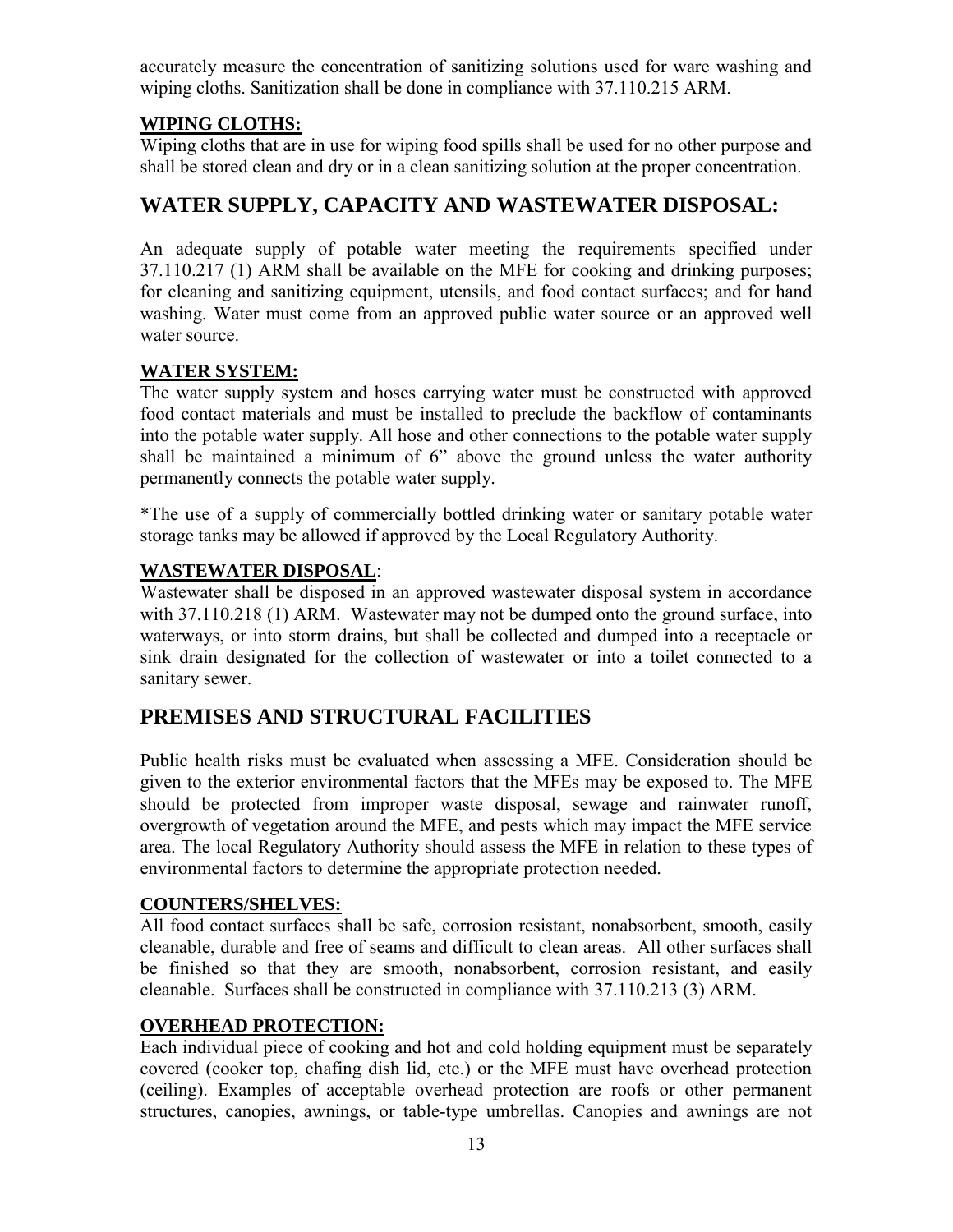suitable for use over frying or grilling operations that generate airborne grease. Protection of individual food containers may still be necessary even if a tent or canopy is provided.

\*State/local fire codes may dictate the types of overhead protection that is acceptable to be installed over cooking equipment.

#### **WALLS:**

For self-contained MFEs, walls are required to protect against the elements, windblown dust and debris, insects or other sources that may contaminate food, food contact surfaces, equipment, utensils, or employees. Screening may be required by the Local Regulatory Authority to provide protection as well. Walls must be washable, durable, nonabsorbent, and stain resistant. Pass-through windows may be installed in the walls and may require screening to prevent the entrance of insects.

#### **FLOORS:**

Unless otherwise approved, floors of self-contained MFEs must be constructed of vinyl composition tile, commercial grade linoleum, or similar finish. Push carts and food delivery and dispensing units must be located on concrete, asphalt, or a similar nonabsorbent surface that minimizes dust and mud. The service sites should be graded to drain away from the MFE.

#### **VENTILATION AND FIRE PROTECTION:**

Local regulations shall govern ventilation and fire protection requirements at the MFE. 37.110.229 ARM shall also apply to the MFEs in enclosed areas.

#### **LIGHTING:**

Adequate lighting by artificial or natural means must be provided at the MFE. The lighting intensity and shielding of the lights shall be in accordance with 37.110.228 ARM.

#### **GARBAGE:**

An adequate number of non-absorbent, easily cleanable garbage containers must be provided at the MFE. Garbage containers must be rodent-proof, non-absorbent, and covered when not in use. Grease must be disposed of properly and shall not be dumped onto the ground surface or into the sanitary sewer system. Final disposal facilities for garbage, grease, and other waste materials must be identified, and approved by the Local Regulatory Authority.

#### **TOILET AND HANDWASHING FACILITIES:**

Toilet and hand washing facilities shall be available for food employees at the servicing area. The toilet facilities must be conveniently located to the food preparation and ware washing areas and meet all applicable sections of 37.110.220 ARM. Toilet and hand washing facilities must be available for MFE employees along their route of service. Toilet facilities may consist of properly designed, operated, and maintained portable toilets; provided that hand washing facilities are available and used at the portable toilets and at the MFE. Hand washing facilities must be provided at all toilet facilities used by the food employees.